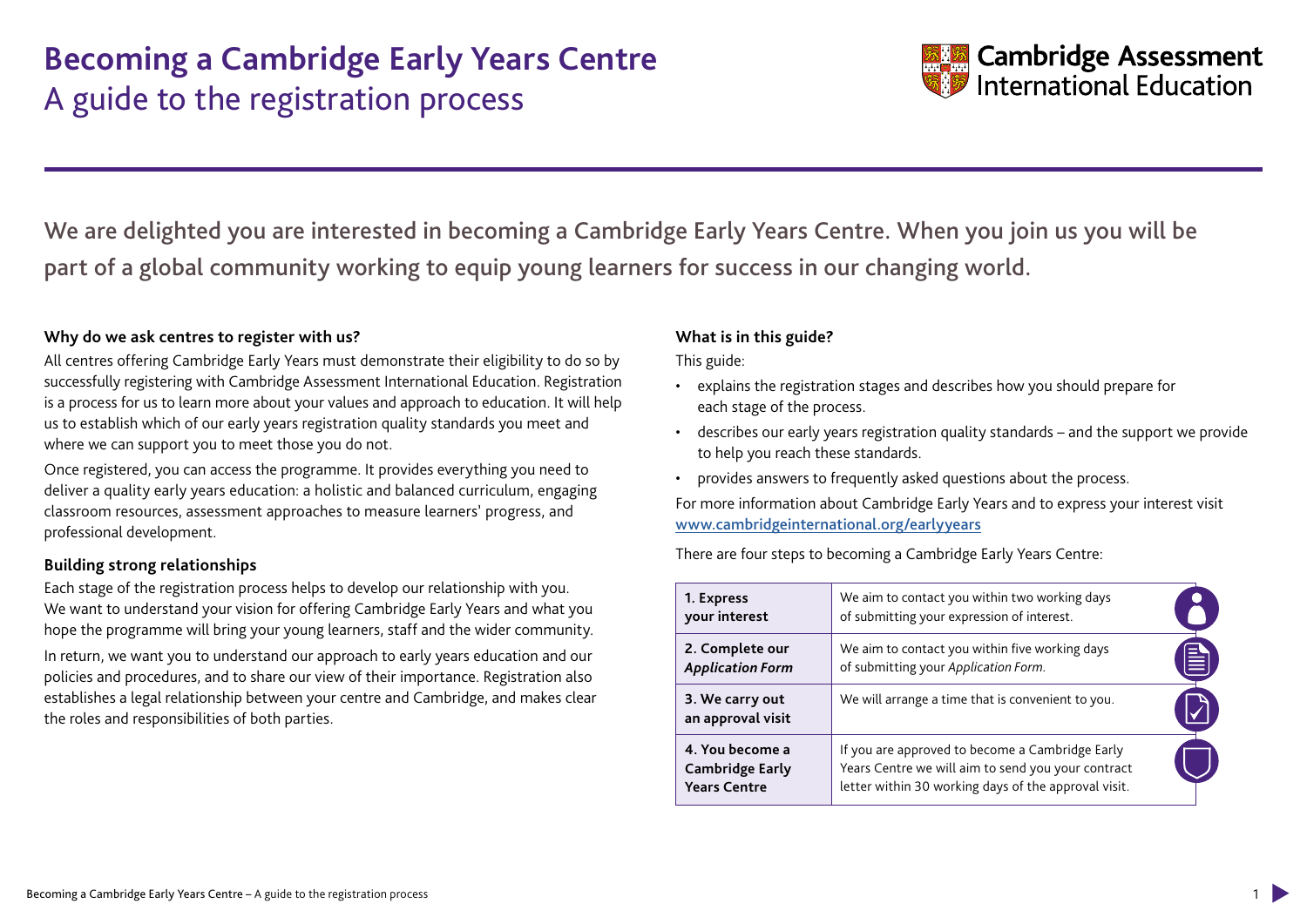# **Step one: Express your interest**

If you are interested in becoming a Cambridge Early Years Centre go to [www.cambridgeinternational.org/earlyyears](http://www.cambridgeinternational.org/earlyyears) and complete our online form. At this stage we ask:

- for your key contact details.
- why you want to be a Cambridge Early Years Centre.
- whether you already work with us or any other education organisations.
- for general information about your centre.
- whether you have the necessary government permissions to offer an international education.

| Why choose us v<br>About us $\sim$                                                        | Programmes & v<br>Working with v<br>Support & training $\cdot$<br>Exam<br>News & blog v<br>Help v<br>qualifications<br>for schools<br>administration<br>governments |
|-------------------------------------------------------------------------------------------|---------------------------------------------------------------------------------------------------------------------------------------------------------------------|
|                                                                                           |                                                                                                                                                                     |
|                                                                                           | Programmes and qualifications > Cambridge Early Years > Become a Cambridge Early Years Centre ><br>Home >                                                           |
| Our registration quality<br>standards                                                     | Express your interest > Express your interest in becoming a Cambridge Early Years Centre                                                                            |
| $\, >$<br>Our fees                                                                        | <b>Express your interest in becoming a Cambridge</b>                                                                                                                |
| Physical learning<br>environment and resources                                            | <b>Early Years Centre</b>                                                                                                                                           |
| $\, > \,$<br>Express your interest                                                        | Please complete the form in English and submit when complete.                                                                                                       |
| <b>Express your interest in</b><br>becoming a Cambridge<br>×<br><b>Early Years Centre</b> | Centre Name *                                                                                                                                                       |
| $\,$<br>Application form                                                                  |                                                                                                                                                                     |
| $\,$<br>Approval visit                                                                    | Location *                                                                                                                                                          |
| $\,$<br>Become a Cambridge Early<br><b>Years Centre</b>                                   |                                                                                                                                                                     |
|                                                                                           | City *                                                                                                                                                              |
|                                                                                           |                                                                                                                                                                     |
|                                                                                           | <b>Head of Centre details</b>                                                                                                                                       |
|                                                                                           | Title *                                                                                                                                                             |
|                                                                                           |                                                                                                                                                                     |
|                                                                                           | Given name/first name *                                                                                                                                             |
|                                                                                           | Family name/last name *                                                                                                                                             |

### **What should I do before completing the** *Expression of Interest Form***?**

Before expressing interest in becoming a Cambridge Early Years Centre it is a good idea to have a number of internal policy discussions to:

- consider your goals in implementing the Cambridge Early Years Programme.
- assess your resources and facilities against our requirements.
- identify the impact on your practitioners of moving to our programmes.

### **What information is available to support these early discussions?**

We provide a range of documents (see page 3) that will help you get a better understanding of the:

- Cambridge Early Years programme.
- issues to consider to successfully implement Cambridge Early Years.
- standards you must meet to become a Cambridge Early Years Centre.

If you would like to talk to us before you submit your expression of interest you can contact your local Cambridge representative or contact our Customer Services team.

### **What happens next?**

At the end of the form we ask the following question: 'Do you have the necessary government permissions to offer an international education?'

If you answer 'No' to this question we will tell you what to do next. If you answer 'Yes' you can submit the form.

When you submit your *Expression of Interest Form* it will be assigned to your local Cambridge representative who will get in touch within five working days to advise on next steps. We will provide support and guidance throughout the process.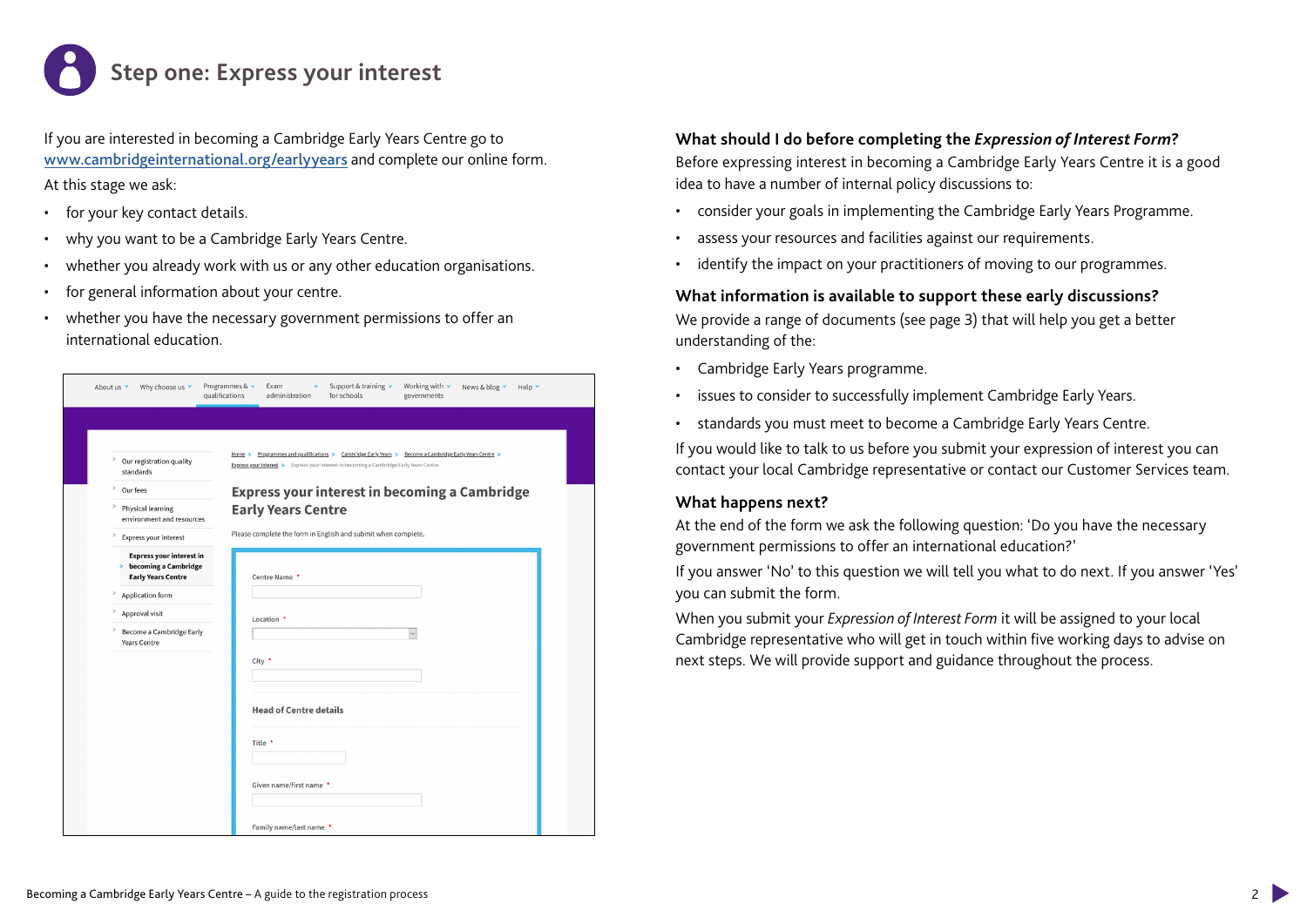

| <b>Useful information</b>                                                                                                                                                   | How it helps                                                                                                                                                                                                                                                                                                                                                                                                                       |
|-----------------------------------------------------------------------------------------------------------------------------------------------------------------------------|------------------------------------------------------------------------------------------------------------------------------------------------------------------------------------------------------------------------------------------------------------------------------------------------------------------------------------------------------------------------------------------------------------------------------------|
| Cambridge Early Years brochure and web pages at<br>www.cambridgeinternational.org/earlyyears                                                                                | Provides an overview of our approach to early years education and the elements that make up the Cambridge Early Years<br>Programme, including the curriculum, assessment tools, support and resources.                                                                                                                                                                                                                             |
| Early years registration quality standards                                                                                                                                  | Sets out the requirements you need to meet to become a Cambridge Early Years Centre. Looking at the standards gives you an<br>understanding of the areas we will discuss and evaluate during the registration process.                                                                                                                                                                                                             |
| Cambridge Early Years curriculum sample<br>learning statements at<br>www.cambridgeinternational.org/<br>programmes-and-qualifications/cambridge-<br>early-years/curriculum/ | Shows how the curriculum is structured and how it offers a holistic approach that focuses on the whole child, connecting their<br>development with the world and people around them. The content is split into six subject areas:<br>• Communication, Language and Literacy.<br>• Creative Expression.<br>• Mathematics.<br>• Personal, Social and Emotional Development.<br>• Physical Development.<br>• Understanding the World. |
| Cambridge Early Years physical learning<br>environment and resources                                                                                                        | Provides an overview of the physical learning environment and resources that you will need to implement the Cambridge Early<br>Years Programme.                                                                                                                                                                                                                                                                                    |

All the above information is available at [cambridgeinternational.org/earlyyears](http://cambridgeinternational.org/earlyyears)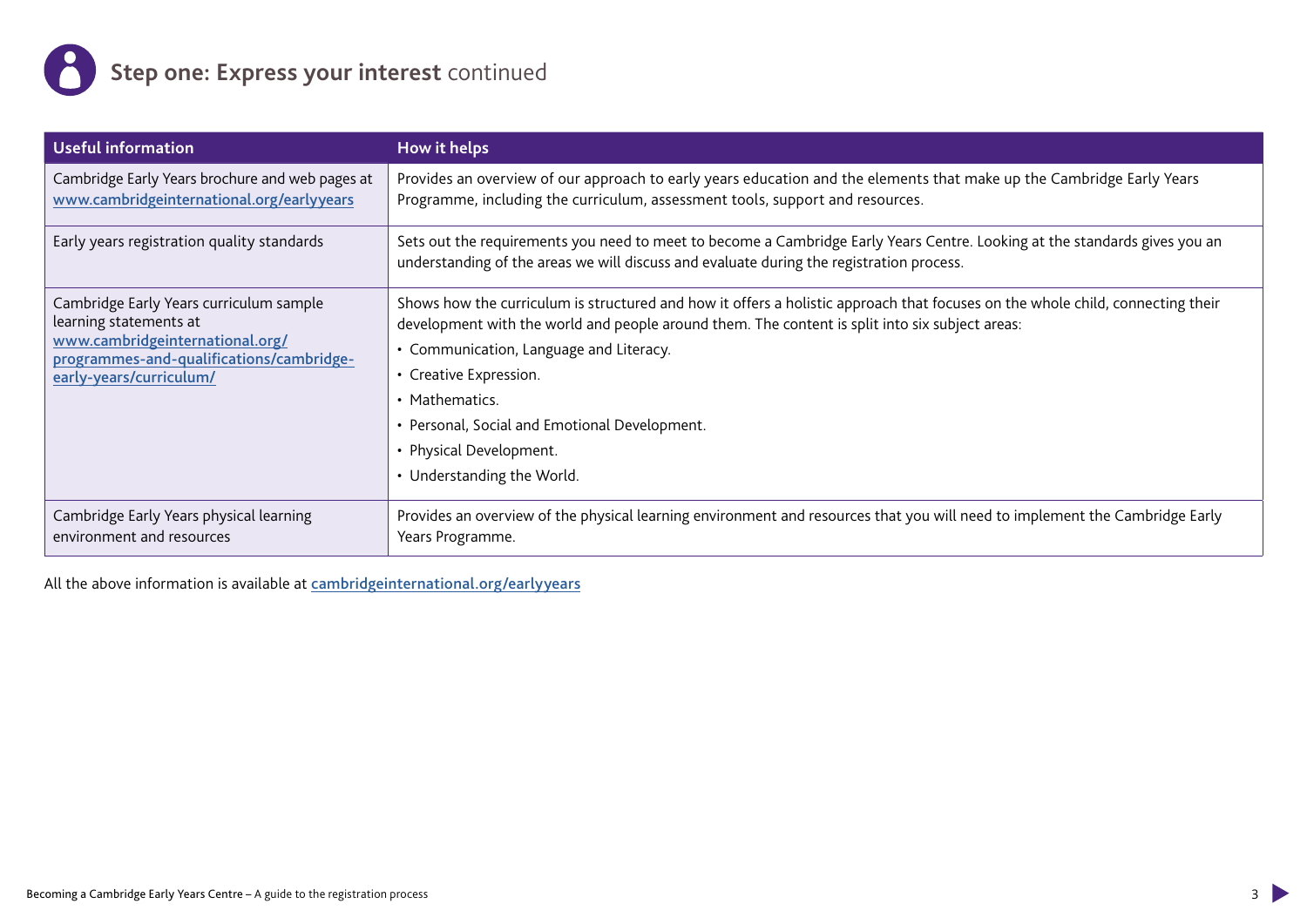

If you are ready to move to the application stage your local Cambridge representative will send you the *Application Form*. The form is designed for you to tell us more about your centre and learners. It also helps us get an understanding of whether your centre meets our early years registration quality standards. We have registration quality standards (detailed on page 5) for the following five key areas:

- Mission and educational values.
- Centre management and leadership.
- Quality of teaching and learning.
- The physical environment of the centre.
- Legal requirements.

### **Questions about the application form stage**

### We are concerned we might not meet all your registration quality standards

We recognise that at the time you apply your centre might not fully meet all our registration quality standards. Talking with your local Cambridge representative at this stage will help you identify the standards you must achieve on or before the approval visit, and those that you can work towards once you join us. They will also be able to tell you about the support we can provide to help you move towards full achievement.

### What should I do before completing the *Application Form*?

Before you complete the form we recommend you:

- read through the information detailed on the previous page.
- review and understand our registration quality standards (detailed on page 5).
- meet your senior management team to work out which of the early years registration quality standards the centre meets and how to demonstrate this when completing the *Application Form.*
- identify the roles and responsibilities of all staff who will be involved in managing and delivering Cambridge Early Years.
- review your centre's and practitioners' readiness to make the transition to Cambridge, identifying any support you may need.

You may also consider:

- consulting parents and your governing body.
- speaking to other Cambridge Early Years Centres or Cambridge International Schools in your area to discuss first hand the benefits of joining Cambridge International.

### What support do we offer at this stage?

If you have any questions about the *Application Form* your local Cambridge representative will be happy to help. They will also be able to provide guidance on each of our early years registration quality standards. If you think you do not fully meet any of our registration quality standards please discuss this with your local Cambridge representative. They will work with you to develop an action plan that sets out what you need to do to meet the standard(s) and when.

### What happens next?

When you have completed the *Application Form* send it to your local Cambridge representative. They will review the form and may come back to you for more information. When we have all the information we need we will make arrangements with you for the approval visit. If for any reason you are not ready to move to the approval visit stage we will advise you on the most appropriate steps to take.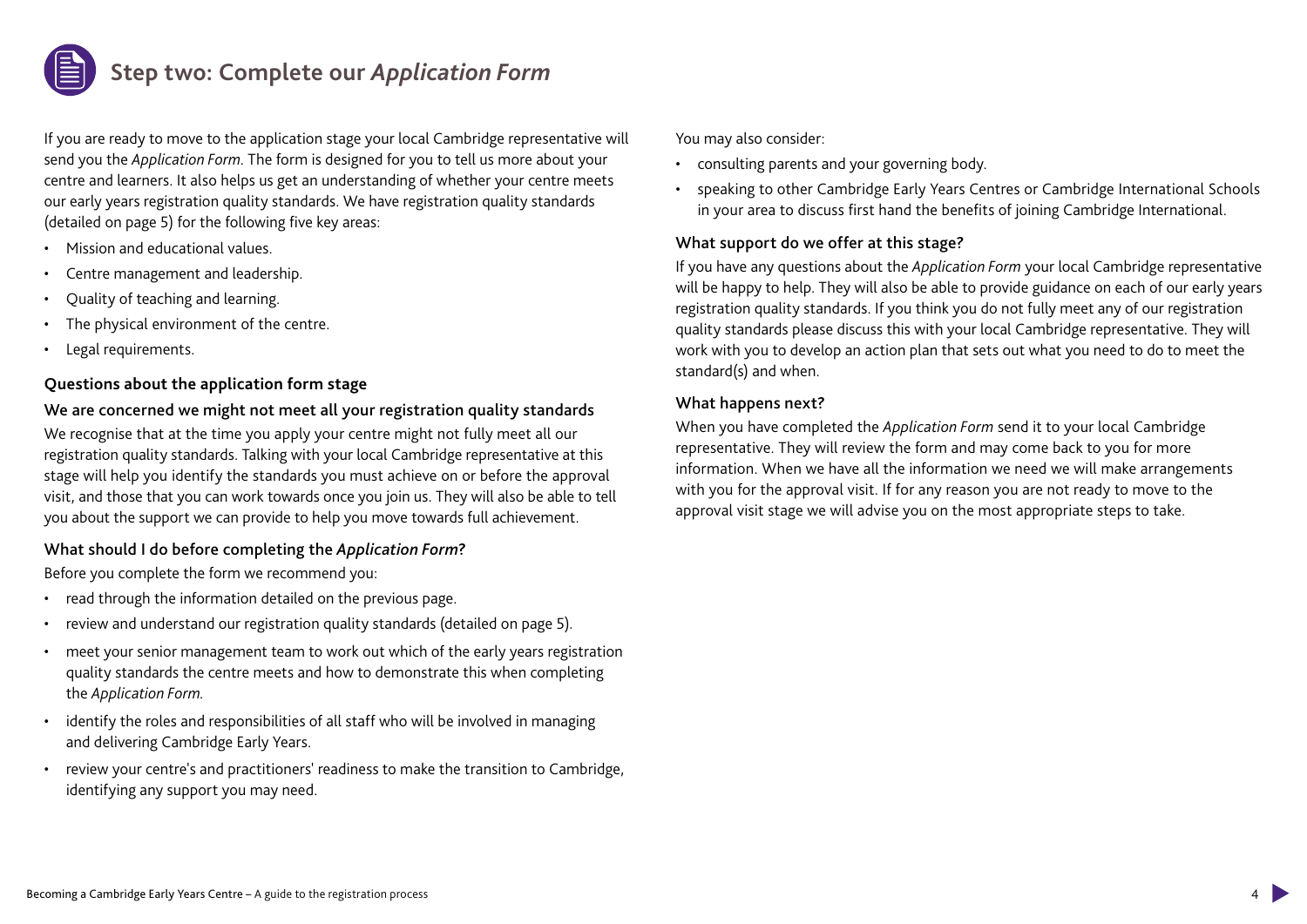

The approval visit is our opportunity to look at the evidence that supports the information you submitted on your *Application Form*. It will be carried out by your local Cambridge representative – or by a specialist, briefed about your centre and what you hope to achieve in becoming a Cambridge Early Years Centre.

The approval visit is not about looking to identify 'one right answer'. We know that Cambridge Early Years Centres come in many forms. Our network of centres includes some of the largest, most well-established and best-resourced names in education today, but also the smallest, and the newest which deliver effective education with few resources.

What they share is a commitment to delivering the best possible education for their learners. During the approval visit we want to build a picture of your centre, including your mission and educational values, approach to teaching and learning, and the vision you have for offering Cambridge Early Years. We also want to make sure you understand our approach and our policies and procedures.

### **Meeting our early years registration quality standards**

We will be looking to see if you meet our quality standards in five key areas.

| The centre's mission<br>and educational<br>values                                                                                                                                                                                                                                                                                                                                                                                                                                                                                                                              | <b>Centre management and</b><br>leadership                                                                                                                                                                                                                                                                                                                                                                                                                                                                                                                                                                                                                                                                                 | <b>Quality of teaching</b><br>and learning                                                                                                                                                                                                                                                                                                                                                                                                                                                                                                                                                                                                                                                                                                                                   | The physical environment of the centre                                                                                                                                                                                                                                                                                                                                                                                                                                                                                                                                                                                                                                                                                                                                                                                                                                                                                                                                                                                                                                                                                                                                                                              | Legal requirements                                                                                                                                                                                                                                                                                                                                                                                  |
|--------------------------------------------------------------------------------------------------------------------------------------------------------------------------------------------------------------------------------------------------------------------------------------------------------------------------------------------------------------------------------------------------------------------------------------------------------------------------------------------------------------------------------------------------------------------------------|----------------------------------------------------------------------------------------------------------------------------------------------------------------------------------------------------------------------------------------------------------------------------------------------------------------------------------------------------------------------------------------------------------------------------------------------------------------------------------------------------------------------------------------------------------------------------------------------------------------------------------------------------------------------------------------------------------------------------|------------------------------------------------------------------------------------------------------------------------------------------------------------------------------------------------------------------------------------------------------------------------------------------------------------------------------------------------------------------------------------------------------------------------------------------------------------------------------------------------------------------------------------------------------------------------------------------------------------------------------------------------------------------------------------------------------------------------------------------------------------------------------|---------------------------------------------------------------------------------------------------------------------------------------------------------------------------------------------------------------------------------------------------------------------------------------------------------------------------------------------------------------------------------------------------------------------------------------------------------------------------------------------------------------------------------------------------------------------------------------------------------------------------------------------------------------------------------------------------------------------------------------------------------------------------------------------------------------------------------------------------------------------------------------------------------------------------------------------------------------------------------------------------------------------------------------------------------------------------------------------------------------------------------------------------------------------------------------------------------------------|-----------------------------------------------------------------------------------------------------------------------------------------------------------------------------------------------------------------------------------------------------------------------------------------------------------------------------------------------------------------------------------------------------|
| We require that:<br>1. The centre has a<br>clear mission statement<br>that refers to its<br>educational values.<br>2. The culture of the<br>centre is learner-centred.<br>It supports children and<br>practitioners to become<br>confident, responsible,<br>reflective, innovative<br>and engaged.<br>3. The foundations of<br>international awareness<br>and global perspectives<br>are promoted.<br>4. Relationships between<br>staff and children are<br>positive and show mutual<br>respect. The centre has<br>established and<br>consistent expectations<br>of behaviour. | We require that:<br>1. The Head of Centre is suitably<br>qualified and experienced in<br>educational leadership.<br>2. The senior management team<br>and the governing body have clear<br>goals to introduce Cambridge<br>Early Years successfully. Their<br>planning shows that this will be<br>done effectively.<br>3. Senior staff are committed<br>to setting targets for centre<br>improvement and staff<br>development. These are<br>supported by well-designed<br>performance review and<br>self-evaluation.<br>4. Centre budgets are managed<br>effectively and transparently.<br>5. A complaints procedure is in<br>place that effectively manages<br>complaints for parents or carers<br>and other stakeholders. | We require that:<br>1. The centre has a suitable number<br>of staff employed in management,<br>teaching and support roles.<br>2. The intended learning is clearly<br>expressed and accessible to practitioners,<br>children and their parents or carers.<br>3. Assessment outcomes are monitored<br>and evaluated, with clear feedback into<br>teaching and learning strategies.<br>4. Practitioners have suitable<br>qualifications to deliver Cambridge<br>Early Years successfully.<br>5. Teaching takes account of children's<br>diverse interests and needs.<br>6. The centre has a well-designed<br>approach to the professional<br>development of practitioners and<br>other staff.<br>7. The centre has a clear policy to<br>address the language needs of learners. | We require that:<br>1. The centre premises create a positive and inclusive learning<br>environment for children.<br>2. The centre has a good understanding of the responsibilities set out in<br>the Cambridge Early Years Handbook.<br>3. The classroom sizes are suitable for the number of children.<br>4. The centre has child-friendly toilets and sinks.<br>5. The centre has easy access to water in or close to each classroom<br>for washing hands.<br>6. The centre has a suitable number and range of resources (toys, books,<br>craft materials, outdoor equipment etc.) for the number of children in the<br>setting. The resources adequately support delivery of the curriculum.<br>7. There are indoor and outdoor spaces suitable for different types of<br>learning activities, including areas where:<br>- all children can sit together.<br>- children can play independently indoors and outdoors, including sand<br>and water play.<br>- children can do activities at tables.<br>- children can wash their hands, e.g. during art and design activities.<br>- children can do physical activities that involve gross-motor skills,<br>e.g. physical development, dance and drama activities. | 1. Fire certificate.<br>2. Government approval<br>to operate, including<br>any approvals needed<br>to provide the<br>Cambridge curricula<br>you wish to offer.<br>3. Health and safety<br>policies in line with<br>government<br>requirements.<br>4. First aid provision in<br>line with government<br>requirements.<br>5. Child protection<br>policies in line with<br>government<br>requirements. |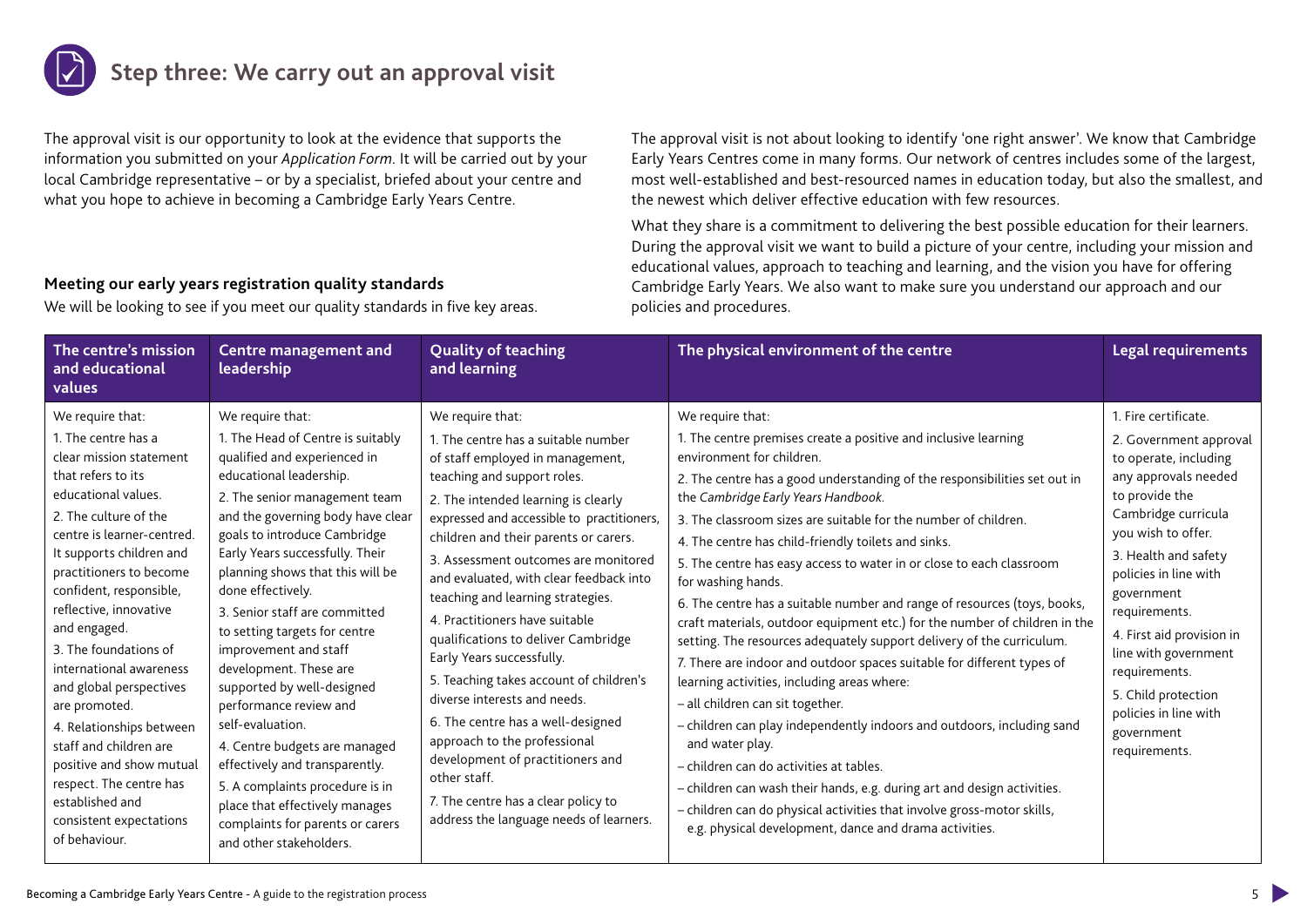### **Step three: We carry out an approval visit** continued

Your approval visit will typically last half a day and sometimes longer, depending on the centre.

You and your local Cambridge representative will agree the visit agenda beforehand. It will typically involve a mix of document review and classroom and facilities observation to give them the most appropriate evidence for each standard. The box below details the documents you are likely to need to share with us during the approval visit.

### **Checklist of documents for the approval visit**

Please have these documents available at the approval visit:

- organogram for senior management team.
- job descriptions for senior management team.
- roles and responsibilities with respect to Cambridge Early Years.
- key staff CVs (Head of Centre and practitioners involved in Cambridge Early Years).
- code of conduct for practitioners and learners.
- mission statement and educational values.
- centre development plan showing goals for the introduction of the Cambridge Early Years Programme.
- performance management plan.
- centre curriculum policy.
- centre language policy child protection policy in line with government requirements.
- complaints policy.
- health and safety policy.
- first aid certificates.
- fire certificates as required by local legislation.
- centre professional development policy.
- evidence (in English) of government approval to offer an international curriculum.
- documents to evidence other necessary government permissions.

### **Roles and responsibilities in the** *Cambridge Early Years Handbook*

It is vital that you read and understand the roles and responsibilities section of the *Cambridge Early Years Handbook*. It will help you understand the legal requirements and responsibilities of a Cambridge Early Years Centre.

Your local Cambridge representative will share a copy of the roles and responsibilities section with the application form.

Once registered, you have a contractual responsibility to meet the regulations set out in the *Cambridge Early Years Handbook*.

### **What happens after the visit?**

After the visit your local Cambridge representative completes an *Approval Visit Form* detailing the evidence they have seen in relation to the early years registration quality standards. At the end of the form your local Cambridge representative will make a recommendation.

There are three categories:

- Approved.
- Approved with conditions.
- Not ready to join Cambridge.

Very few centres fall into the final category. In most cases we will have already told you why your centre is not yet ready to complete the process before getting to this point. If the Cambridge representative recommends your centre is approved with conditions they will make clear what you need to do for full approval. They will continue to work with you to make sure this is put in place as effectively and quickly as possible.

Your Cambridge representative will return the completed *Approval Visit Form* along with the recommendation to us. We will aim to confirm the final recommendation within 30 days of the approval visit.



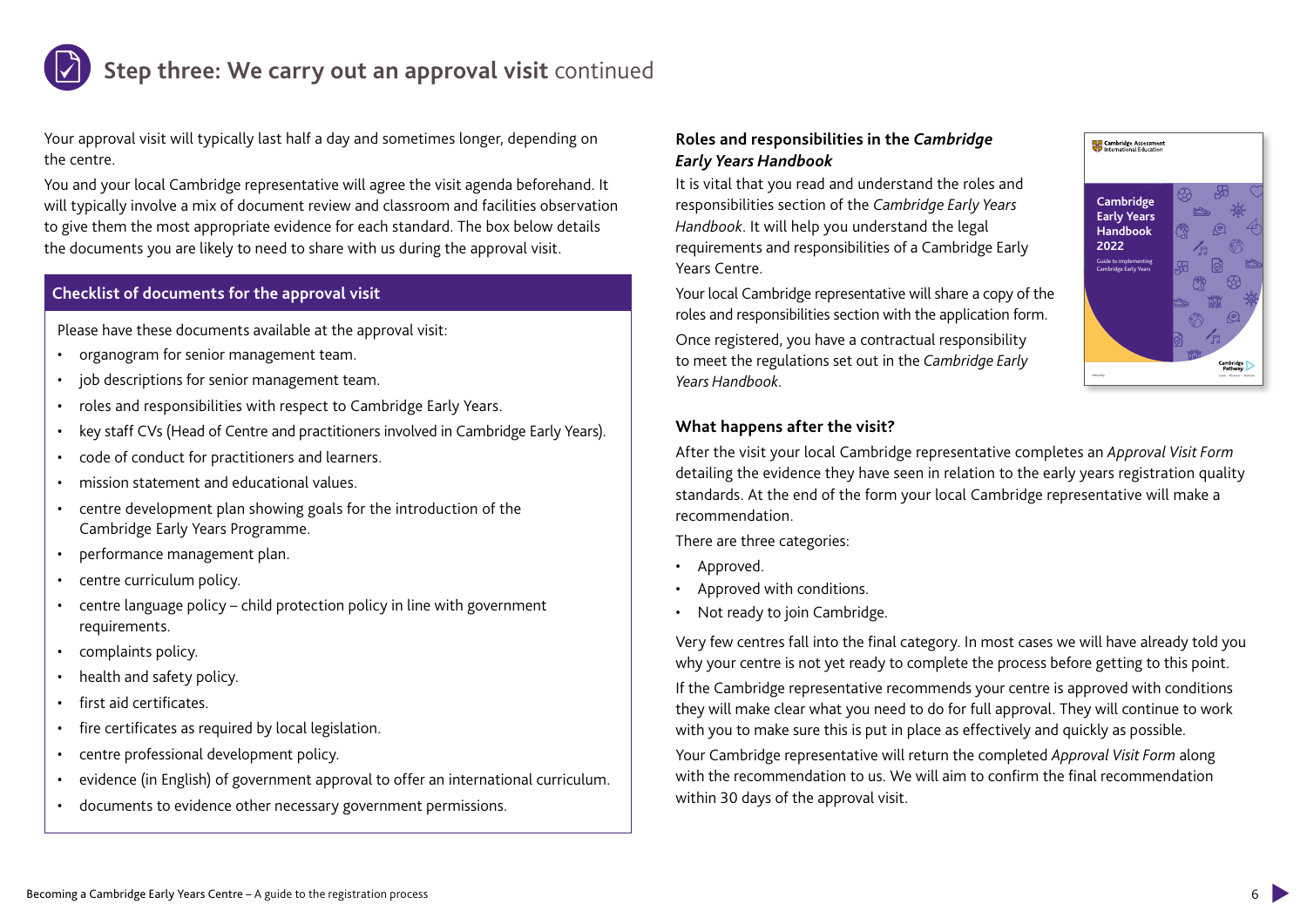## **Step four: You become a Cambridge Early Years Centre**

If you are approved to join us we will send you a contract letter to sign and return. Signing the contract letter and paying any relevant fees completes the registration process. At this stage we hope you will be able to reflect on a professionally rewarding, supportive and educationally valuable experience.

You will receive a Welcome pack, plaque and certificate. Once you are approved we will contact you to complete your order for the required number of learner resource packs and Cambridge Early Years Check Together Assessments. You will receive an invoice for the Check Together Assessments and an invoice for the learner resources.